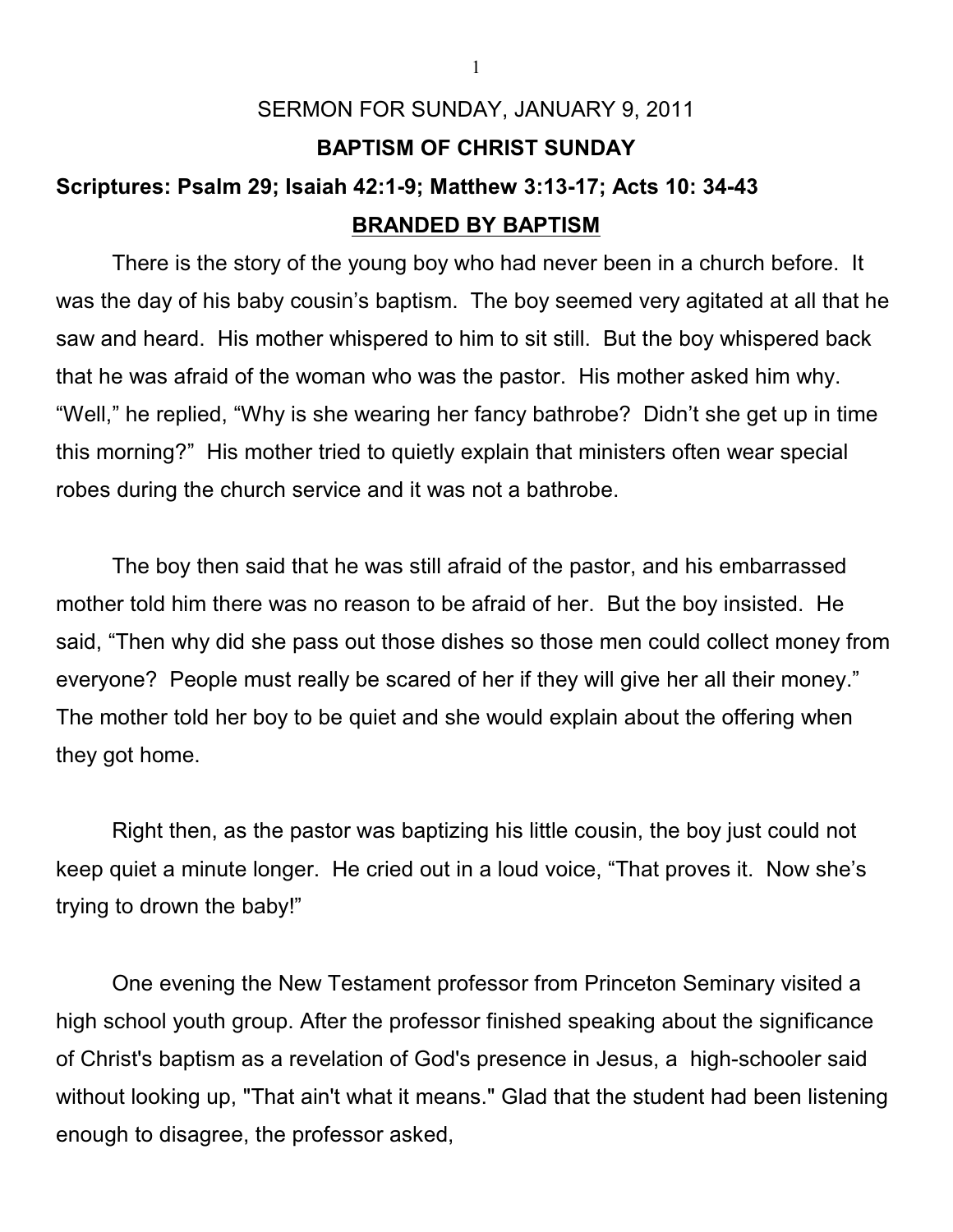"What do you think it means?" "The story says that the heavens were opened, right?" "Right." "The heavens were opened and the Spirit of God came down, right?" "That's right."

The boy finally looked up and leaned forward, saying, "It means that God is on the loose in the world. And that's dangerous."

[The professor agreed, thinking:] After his baptism, Jesus went into the wilderness, and it was dangerous. Jesus taught in the temples, and it was dangerous. Jesus healed on the Sabbath, and it was dangerous. Jesus confronted the authorities and turned over the tables of the money-changers, and it was dangerous.<sup>1</sup>

I ask you this morning if you have followed Jesus into any dangerous territory since your baptism? Many of us were baptized when we were very young, so our adventure into danger might have started at a much later time. The fact remains, God is on the loose in our world and it can be dangerous because God, especially in the person of Jesus Christ is not always very popular. Christianity in general is not very popular. God gets in the way of people and what they want. God can make people feel guilty and take away all their fun. Or at least that's the way many people think.

According to the Bible and tradition, we are supposed to be made different by our baptism. It is as if we are defined by it, branded by it. Cattle on huge ranches in western states are branded to identify one man's cows from another man's. One rancher's cattle may bear the brand Bar X and show a bar with the figure of an X made over it. Another family's cows might bear the brand Lazy R which shows the letter R lying on its side. Each cow is then known as belonging to its rightful owner.

<sup>&</sup>lt;sup>1</sup>Chambers, Daniel D., from *The Text this Week*, "Sermon Fodder," Internet source for January 9, 2011.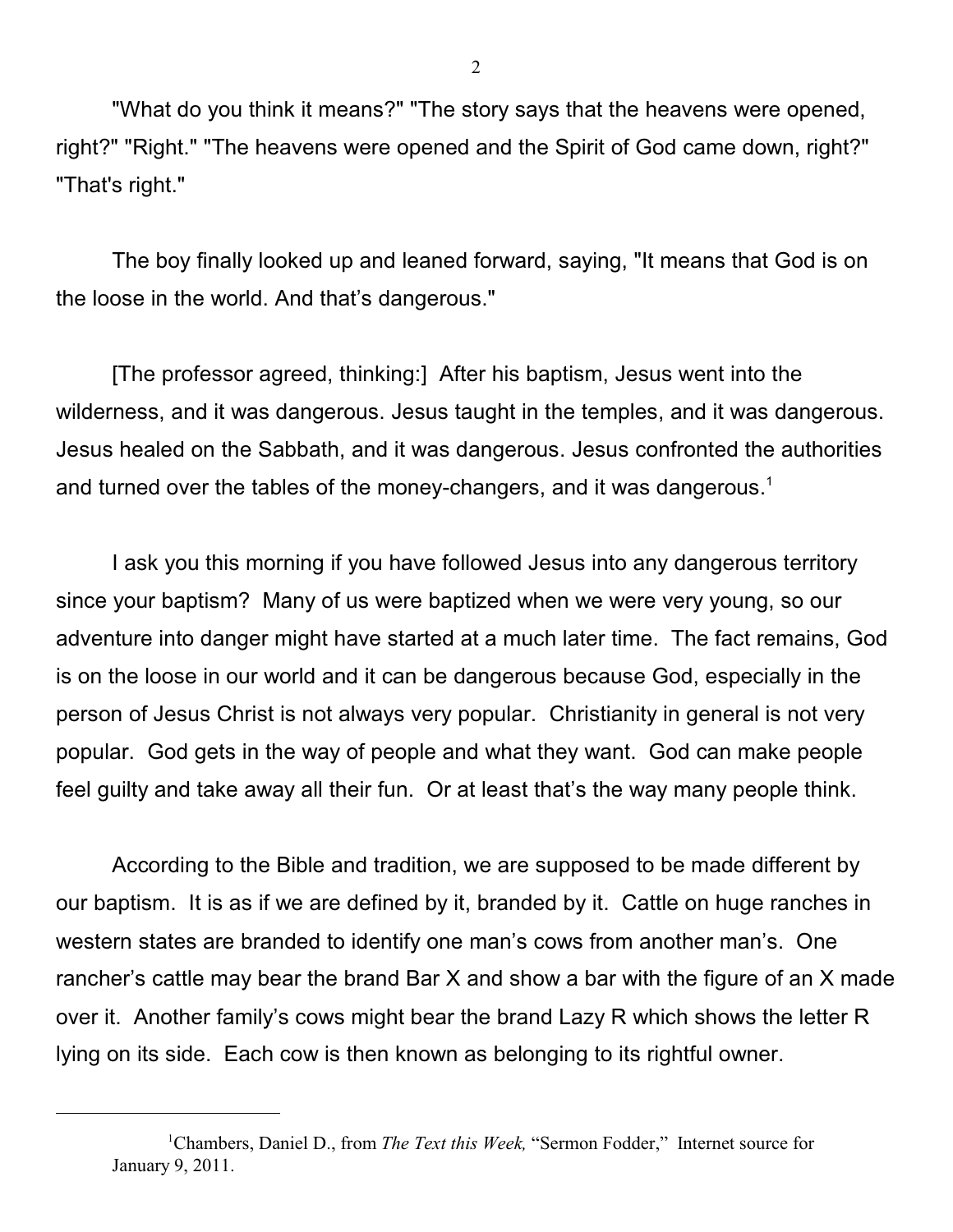When we are baptized, we are not branded by an iron or even tattooed, but we are marked as surely as if we were. We are branded by God because of Jesus Christ and we are given the very Spirit of the Lord. The Sacrament of Baptism is as the word implies a **sacred** rite. When we are baptized, the minister baptizes us by name identifying who we are in the name of the Father, the Son, and the Holy Spirit. We are then declared to be a child of God, a disciple of Christ, and a member of the church universal. Just as the voice of God which came from heaven when Jesus was baptized by John, identified him as God's own Son, so we are identified at the time of our baptism.

When you become a member of the Boy Scouts or Girl Scouts, the 4-H club, the Rotary, the Lions, the Realtors Association, a union, or even a church it means something. You **are** a Boy Scout, you **are** a 4-H girl, you **are** a realtor, or whatever. So, the question we must ask ourselves today is, "As people who have been baptized, how are we identified to the rest of the world?" How are we identified to other people? We have been branded by our baptism for a reason. We are meant to proclaim who we are. You are branded, so I ask you–"How do you identify yourself?" Are you being who you say you are?

If you are a Christian, then your identity should be clear, but not because you wear a cross or a tee shirt with a Christian message. In fact, much as I hate to say it , sometimes it is the person who makes a lot of noise about his faith who has the least Christian character of all. This week I was told the story of a man who bought a car for his family from a used car dealer who proclaimed loudly in his advertising that he was a Christian. The car turned out to not be as it was advertised. It was a piece of junk for which the buyer was going to have to make payments for a long time. The dealer refused to make good on his promise that the car was in good running condition. Not only did the man get taken in by a disreputable car dealer– he got taken in by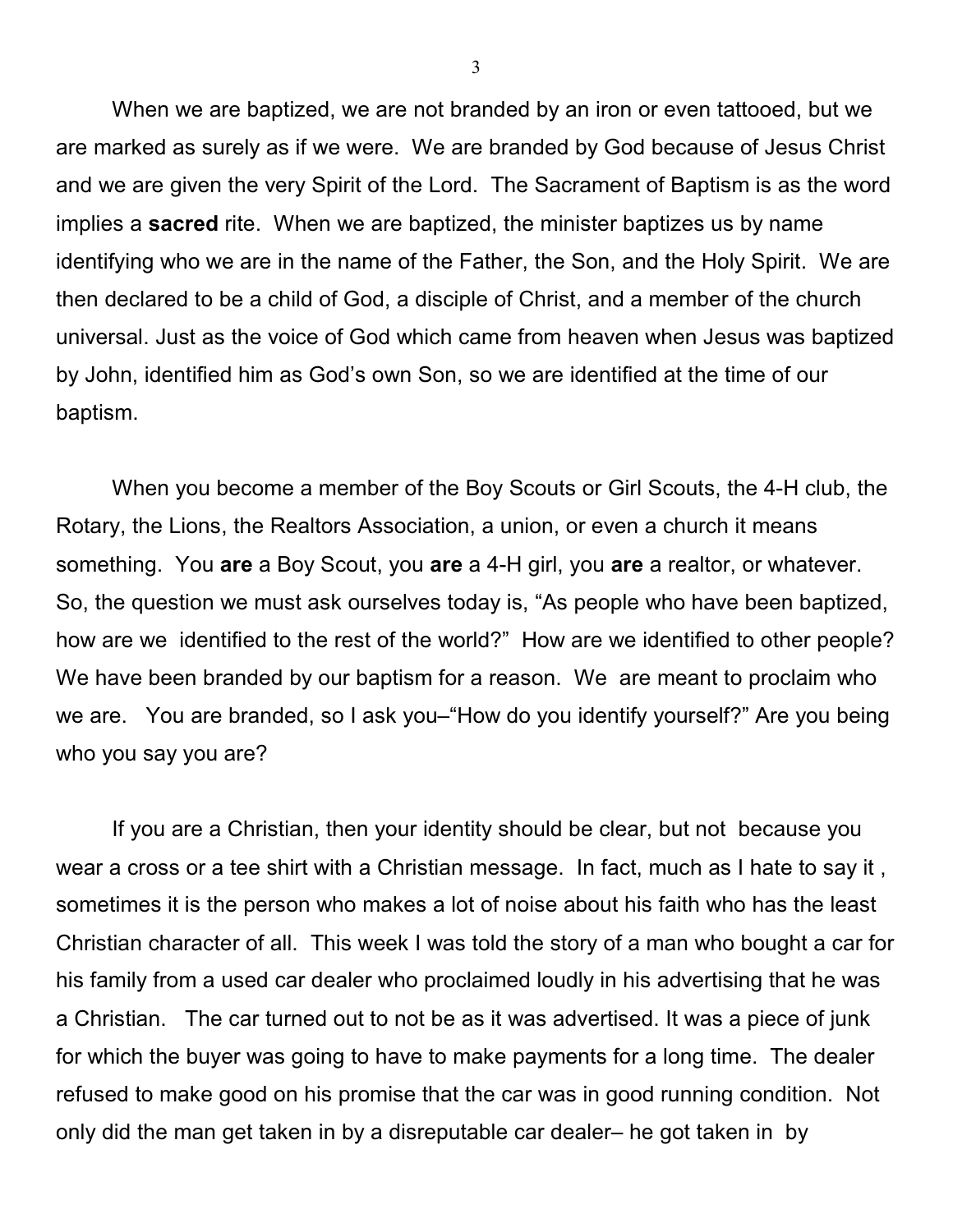someone who said that he ran his business in the name of Christ!

Our baptism should brand us as men and women who stand out because of the way we live our lives, and we should live our lives rightly modeling ourselves on the life of our Savior. Leading our lives in a Christ-like way may well lead us into danger. It may be exhausting, and it may seem a thankless way to live. But it can also be a life of happiness and contentment, knowing that such a life is pleasing to God. Leading a Christ-like life will make you stand out. You will not have to advertise your faith on a billboard or on your shirt. The evidence of what is in your heart will be lived out in you day by day, and it will always be a life of righteousness and not evil.

In the movie *Godfather 2*, there is a riveting scene in which Michael Corleone played by Al Pacino, stands as godfather for the baptism of his sister's baby. The words of the order of service in that Roman Catholic cathedral in the movie are nearly the same as the words of ritual which we use for baptism. The priest began the baptism service with the ritual spoken in Latin. His words seem to echo out through the huge old cathedral, and as the we listen to the priest's words we see assassins preparing their guns for execution. The scene itself is a dark, dark church, and dark rooms where guns are made ready.

The priest asks the questions: "Do you renounce Satan?" Michael Corleone, the godfather replies "I do renounce him." "And all his works?"

"I do renounce them."

"And all his pomps?"

"I do renounce them.

As he makes all these statements we begin to see the assassins at work, as five different heads of crime families are executed.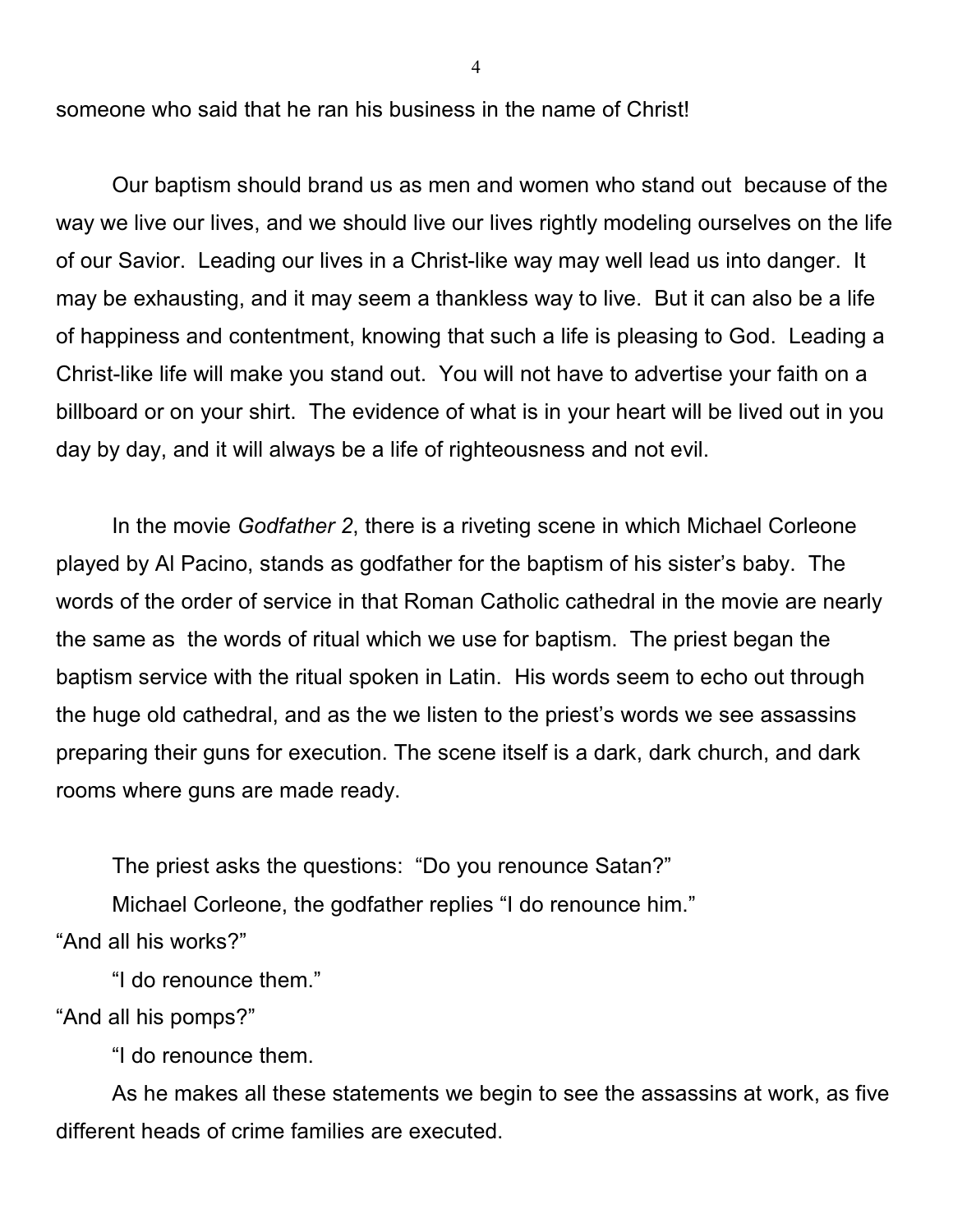Do you believe in God the Father, maker of heaven and earth?" Michael Corleone answers, "I do believe."

"Do you believe in Jesus Christ his only Son, our Lord? The godfather answers, "I do believe."

"Do you believe in the Holy Ghost?" The godfather answers, "I do believe."

While he is answering these questions men are being shot with big impressivelooking guns. One, I think it is the one called Moe Green is shot in the eye right through his glasses as he lies on a massage table. The priest asks Michael who is speaking for the baby, "Michael, will you be baptized? And Michael, who has already been baptized himself–most likely as an infant– answers for the child, saying, "I will be baptized." So, the child, who is named Michael also, is baptized in the name of the Father, the Son, and the Holy Ghost. The whole family group then moves out to the front steps of the church, and someone comes to whisper in Michael Corleone's ear reporting on the work of the hit men.

 The movie gives a stark contrast between good and evil. It reveals the truth that a show of religious piety, such as being in church on the right occasions, is not the same as a life lived for Christ. Michael Corleone denounced the identity given to him in his baptism. Some people turn away from their baptism and are branded by other things in life. Michael Corleone was branded and lived as "The Godfather," chief of the mob. Each person has a choice. Do you want to be branded by your baptism, or by something else? Do you really want to be who you say you are?

The prophet Isaiah, in the passage I read a few minutes ago, spoke about the coming Messiah and what he would do. Jesus was identified by God and given his work well before the prophecy was fulfilled and Jesus walked on this earth. I like what Isaiah says about Jesus: "A bruised reed he will not break, and a smoldering wick he will not snuff out." I don't know about you my friends, but I sometimes feel like that